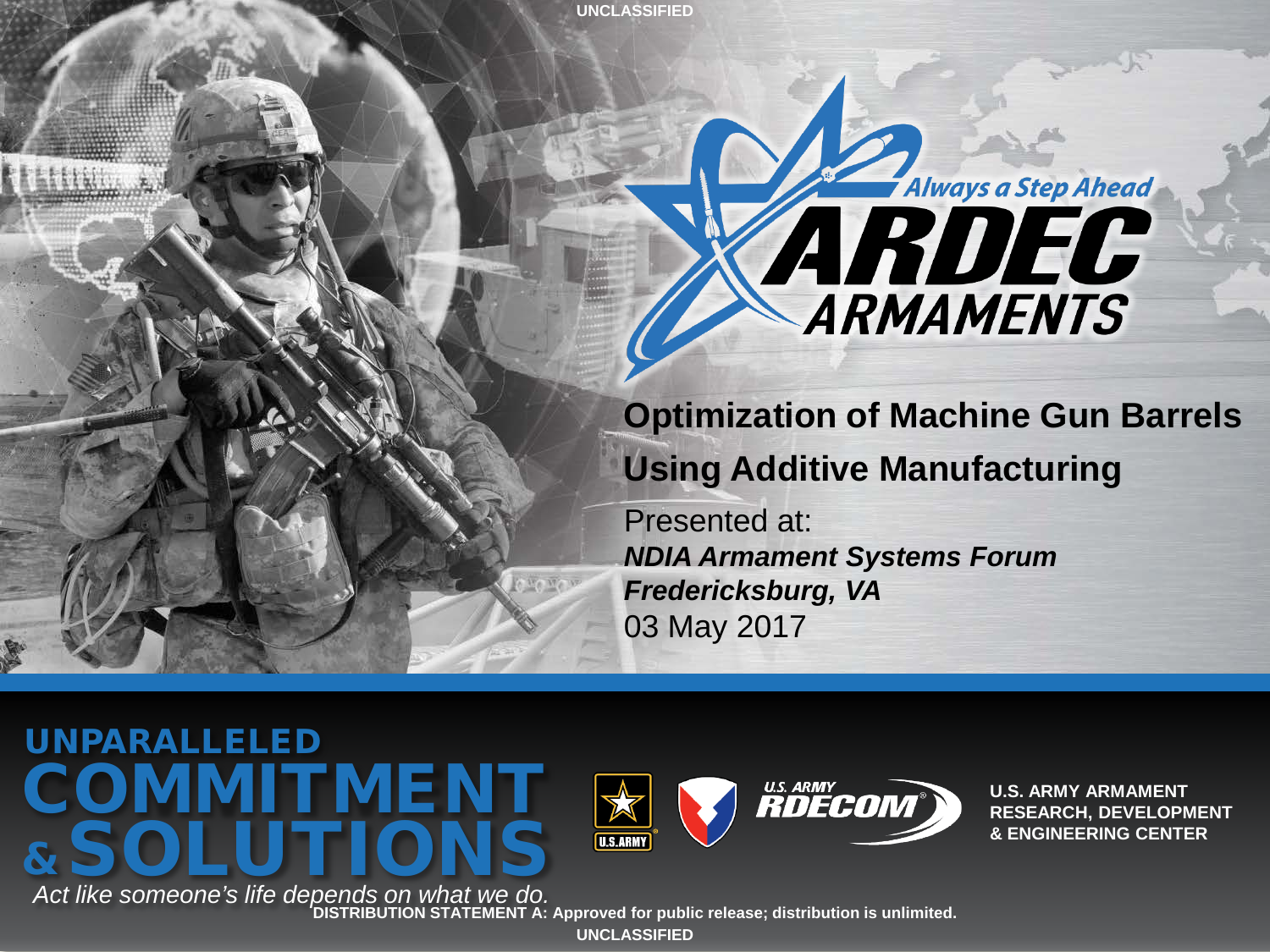

**OPTIMIZATION OF MACHINE GUN BARRELS USING ADDITIVE MANUFACTURING**



### *Agenda*

- Background
- Purpose
- Overview of Processes
	- Cold Spray
	- Wire Arc Additive Manufacturing (WAAM)
- Benefits and Drawbacks
	- Cold Spray
	- WAAM
- Application to Machine Gun Barrels
- Modeling and Simulation
- Barrel Designs First Iteration
- Planned Testing
- Path Forward
- Questions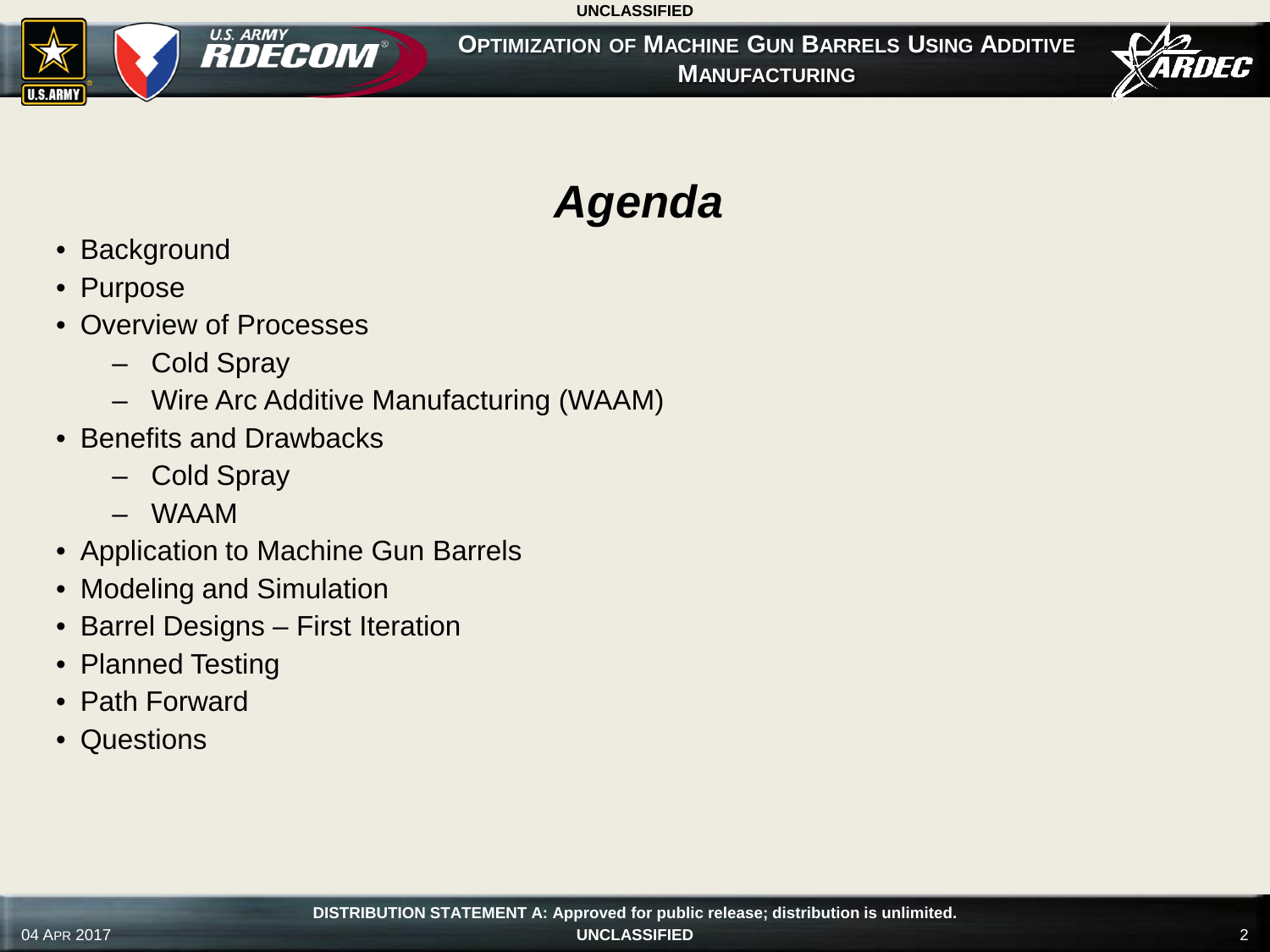

**OPTIMIZATION OF MACHINE GUN BARRELS USING ADDITIVE MANUFACTURING**



#### *Background*

- What is the problem?
	- Barrel temperature rises during firing
		- Potential for cook off, increased dispersion, catastrophic failure, premature barrel wear
	- Field Manual *FM 3-22.68 Crew Served Machine Guns*
		- Instructs Users on the operation, maintenance, and employment of crew served weapons
		- Requires barrel changes at prescribed intervals based on firing schedule
		- Machine Gun Crews must carry spare barrels
- What is the need?
	- Development of technologies that can eliminate the need for a spare barrel, thereby:
		- Reducing Soldier's Load
		- Reducing logistics burden
		- Keeping Soldier in the fight longer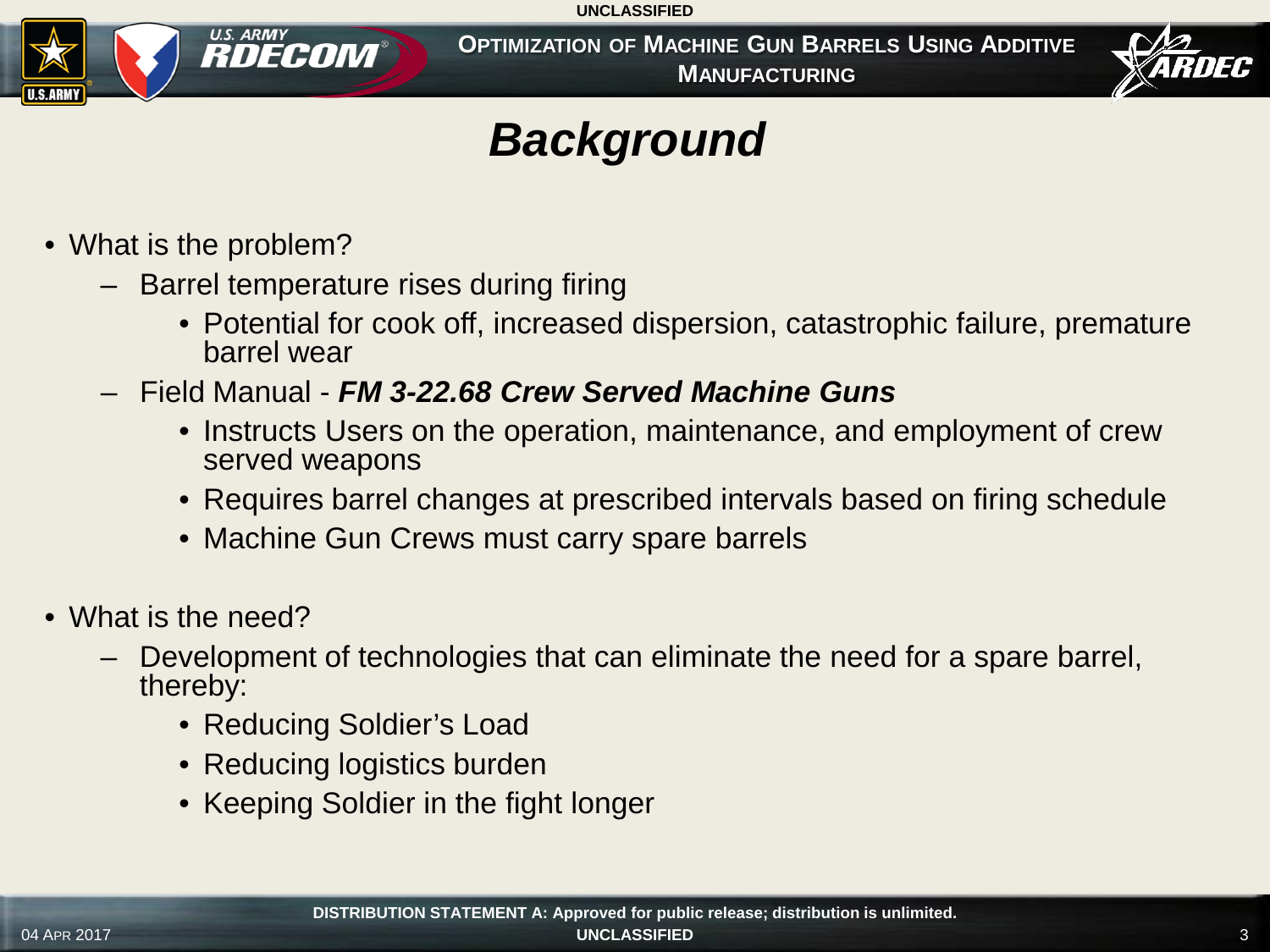

**OPTIMIZATION OF MACHINE GUN BARRELS USING ADDITIVE MANUFACTURING**



### *Purpose*

- *The purpose of the project is to develop and apply existing additive manufacturing processes to machine gun barrel fabrication, optimizing the characteristics of machine gun barrel characteristics and designs in an effort*  to minimize the need to change barrels and eventually eliminate the need to *carry a spare barrel.*
	- Reduce chamber temperature
	- Reduce barrel overall temperature
	- Increase rounds to cookoff minimize or eliminate possibility of cookoff in rapid firing schedule
	- Maintain dispersion and accuracy
	- Little to no increase in sub-assembly weight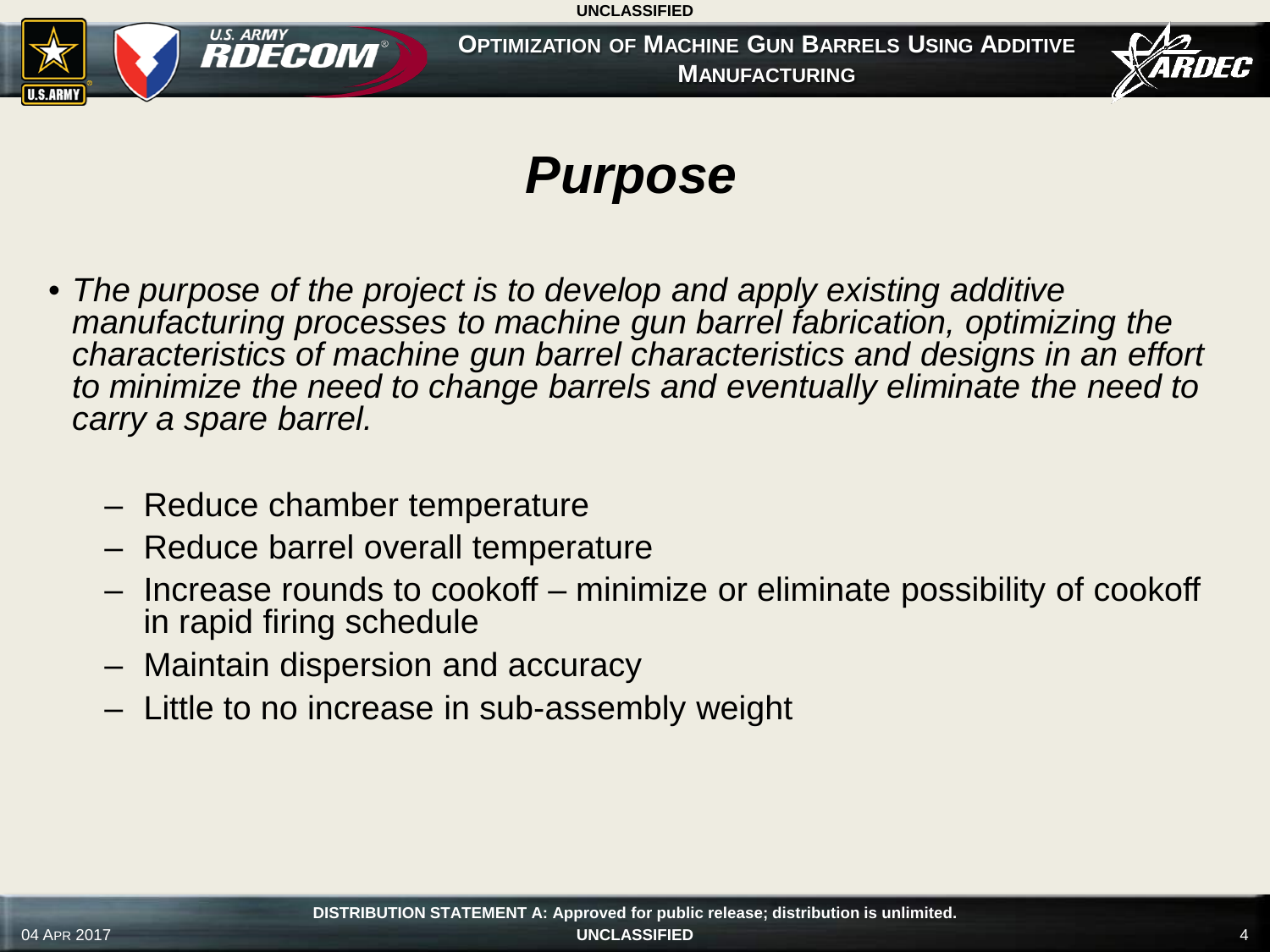

**OPTIMIZATION OF MACHINE GUN BARRELS USING ADDITIVE MANUFACTURING**



## *Manufacturing Processes Investigated*

#### **Cold Spray Deposition**

- Raw materials are supplied as powders
- A high pressure system is used to "spray" the powder onto a substrate surface at supersonic velocities
- When the particles hit the surface, they "pancake" and form microscopic mechanical bonds

#### **Wire Arc Additive Manufacturing (WAAM)**

- Raw materials are supplied in wire form
- Material is melted via wire arc, and laid down onto a substrate surface in a continuous bead (similar to a weld bead)
- Material cools and forms bond with substrate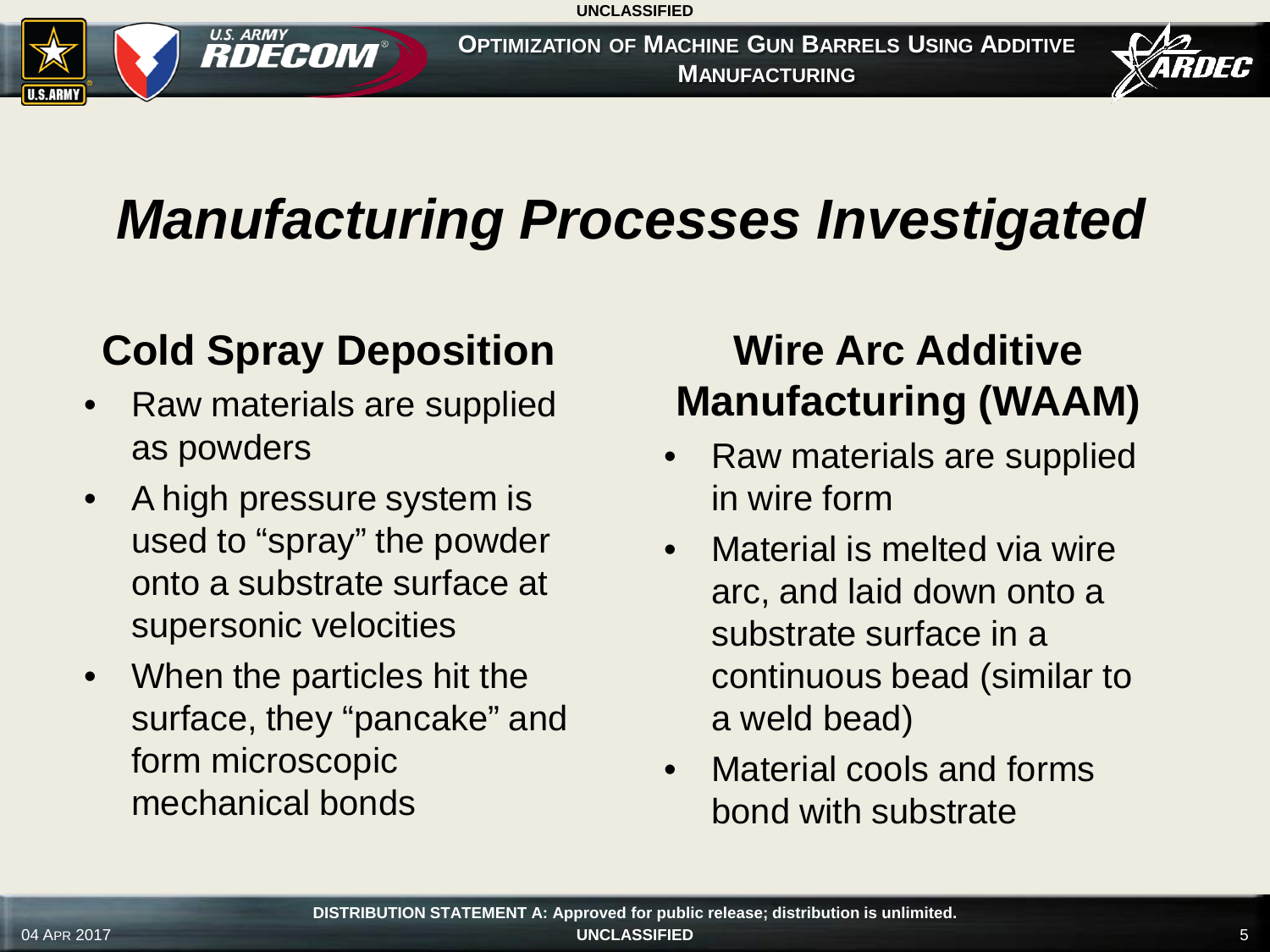**OPTIMIZATION OF MACHINE GUN BARRELS USING ADDITIVE MANUFACTURING**



#### *Cold Spray Deposition Process and Application*



**U.S. ARMY**<br>**RDECOM** 

Images Courtesy of: ARL Center for Cold Spray https://www.arl.army.mil



**UNCLASSIFIED** 04 APR 2017 **UNCLASSIFIED** 6 **DISTRIBUTION STATEMENT A: Approved for public release; distribution is unlimited.**

**U.S.ARMY**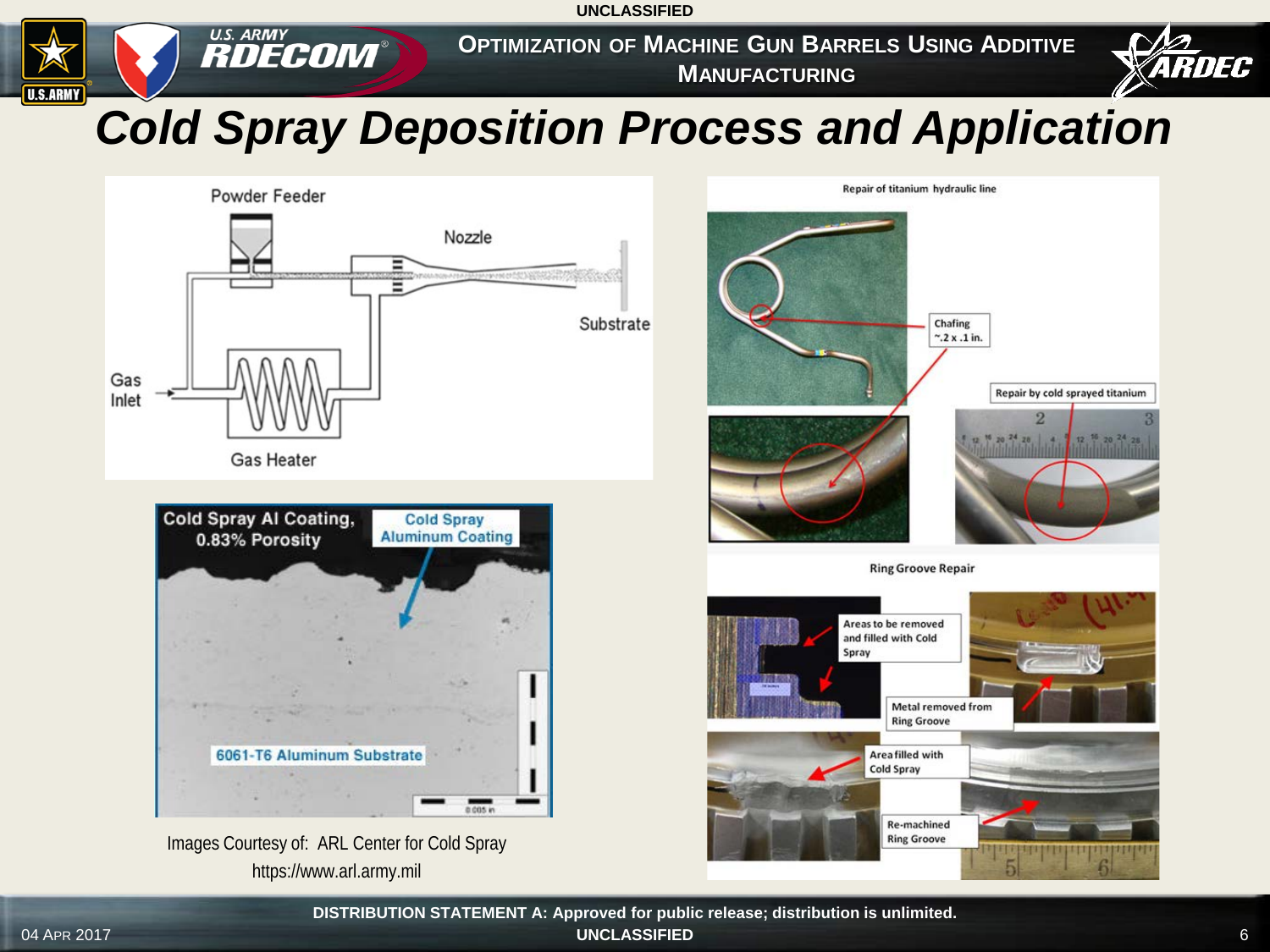

**OPTIMIZATION OF MACHINE GUN BARRELS USING ADDITIVE MANUFACTURING**



### *Wire Arc Additive Manufacturing (WAAM)*



Courtesy of: http://waammat.com/about/waam



Courtesy of: http://www.3dprinterworld.com/article/metal-additive-manufacturing-impact-aviation

**UNCLASSIFIED** 04 APR 2017 7 **DISTRIBUTION STATEMENT A: Approved for public release; distribution is unlimited.**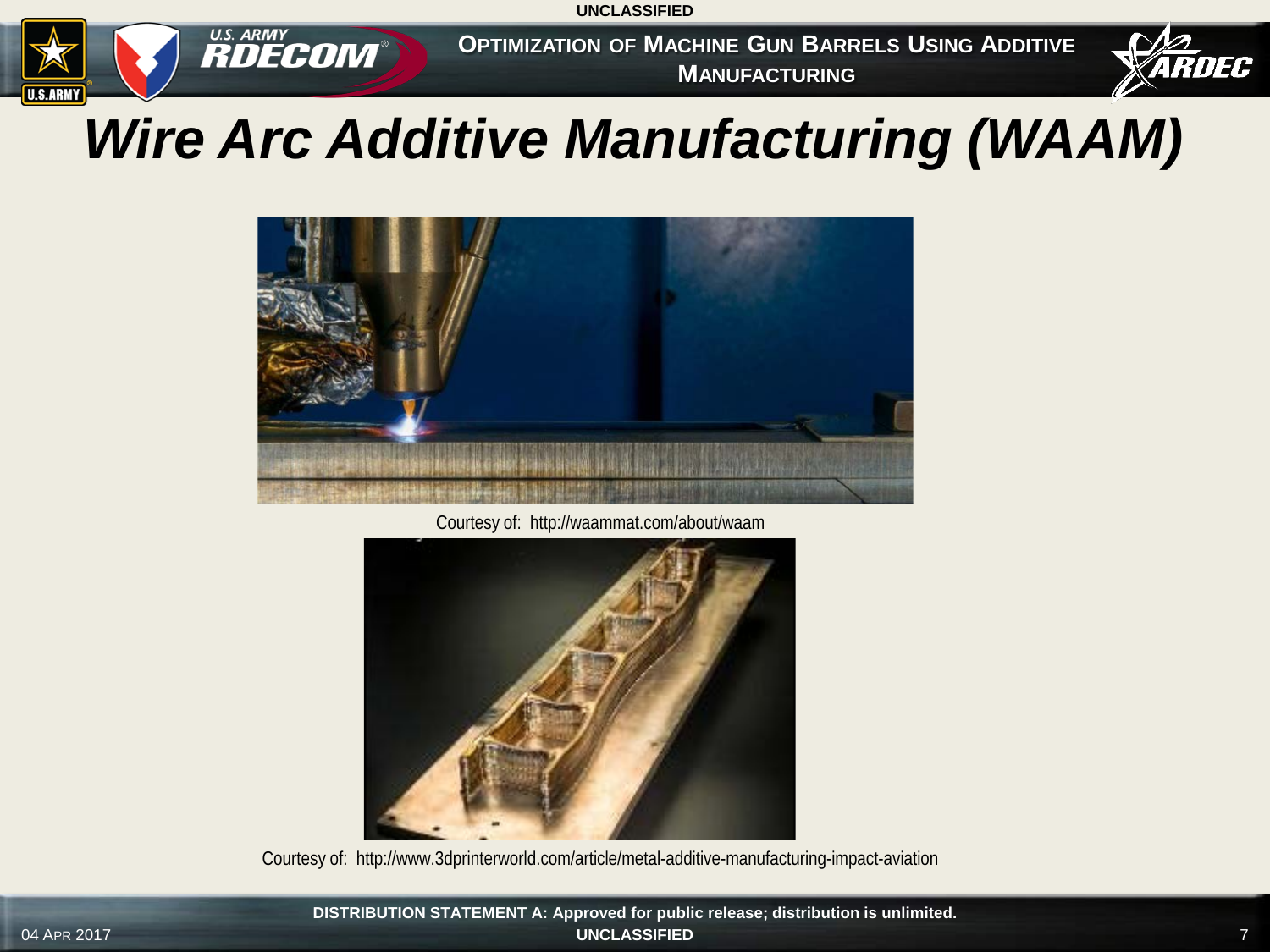

**OPTIMIZATION OF MACHINE GUN BARRELS USING ADDITIVE MANUFACTURING**



### *Benefits and Drawbacks*

### **Cold Spray Deposition**

- **Benefits** 
	- Mechanical bonding at interfaces
	- Low temperature process – does not affect heat treat of substrate materials
	- Can apply metallic and non metallic materials
	- Can mix materials not typically available in alloys
- Drawbacks
	- In some cases the process can result in minimal porosity

#### **Wire Arc Additive Manufacturing (WAAM)**

- **Benefits** 
	- Primarily useful for steels and aluminum alloys
	- Low cost, can use standard welding equipment in some cases
	- High deposition rates
- **Drawbacks** 
	- High temperature process – could affect heat treated substrates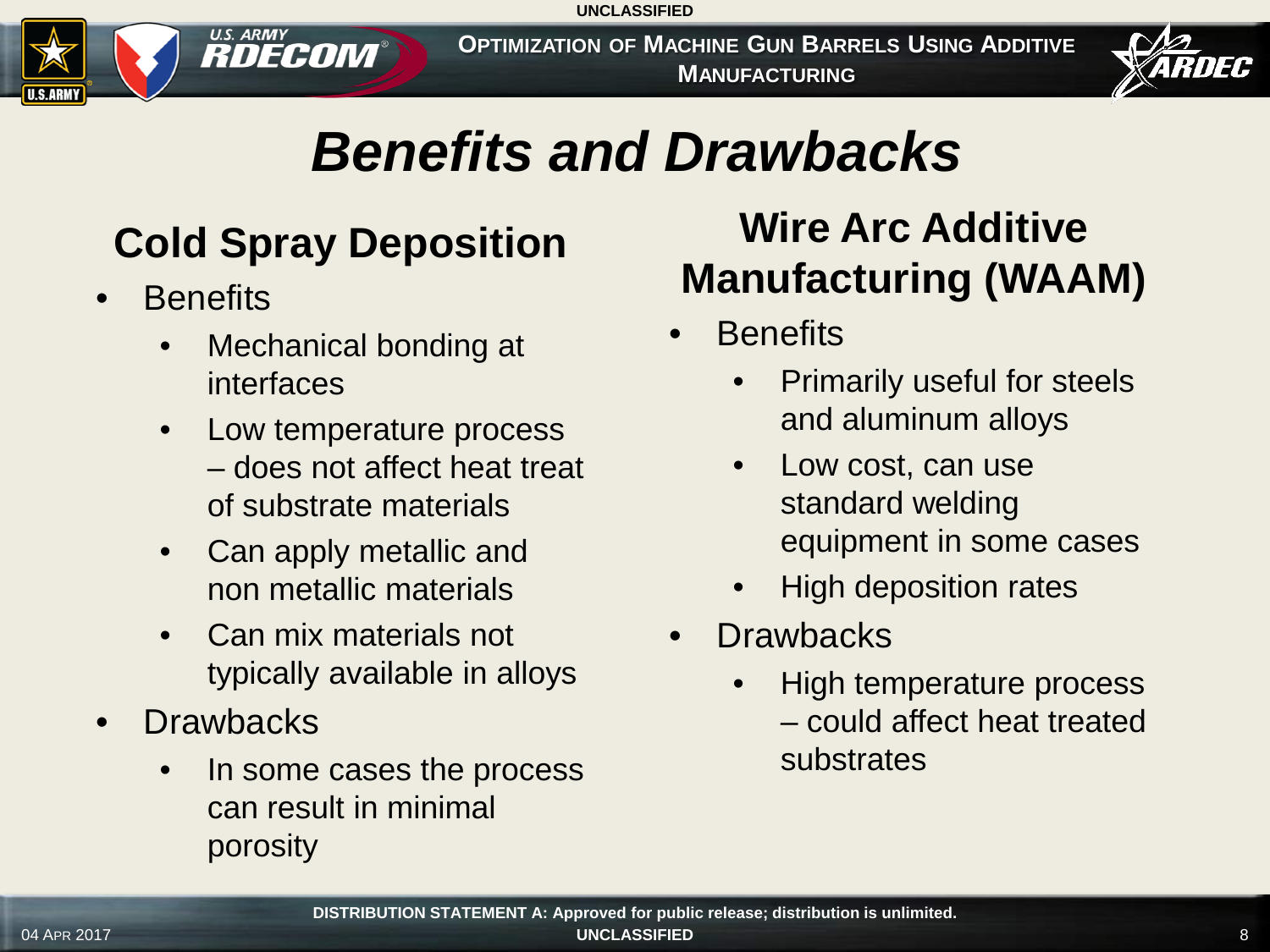**OPTIMIZATION OF MACHINE GUN BARRELS USING ADDITIVE MANUFACTURING**



#### *Application to Machine Gun Barrels*

• Considerations

**U.S.ARM** 

– Thermal behavior of the system

**U.S. ARMY**<br>**RDECOM** 

- Conduction heat transfer through barrel wall
- Convection heat transfer to the environment (geometry)
- Radiation dominates at high temp
- Thermal Capacity material property that plays a major role in overall barrel temperature increase
- Wear, barrel life, strength, accuracy and dispersion, weight, bulk
	- Must all be balanced with thermal performance
- Applications
	- Materials can be optimized for required performance, including non-traditional mixes that balance thermal and structural considerations
	- Mechanical bonding between layers permits multi-metallic barrels that balance thermal and structural considerations
	- High strength and wear resistant liners can be cold sprayed onto rifled sacrificial liners rifle and line the barrel simultaneously
	- Structural material can be efficiently applied via WAAM, directly to liner
	- Liner and structural core can be heat treated prior to application of jacket
	- Jacket material and geometry can be optimized to minimize barrel temperature and promote heat transfer out of the barrel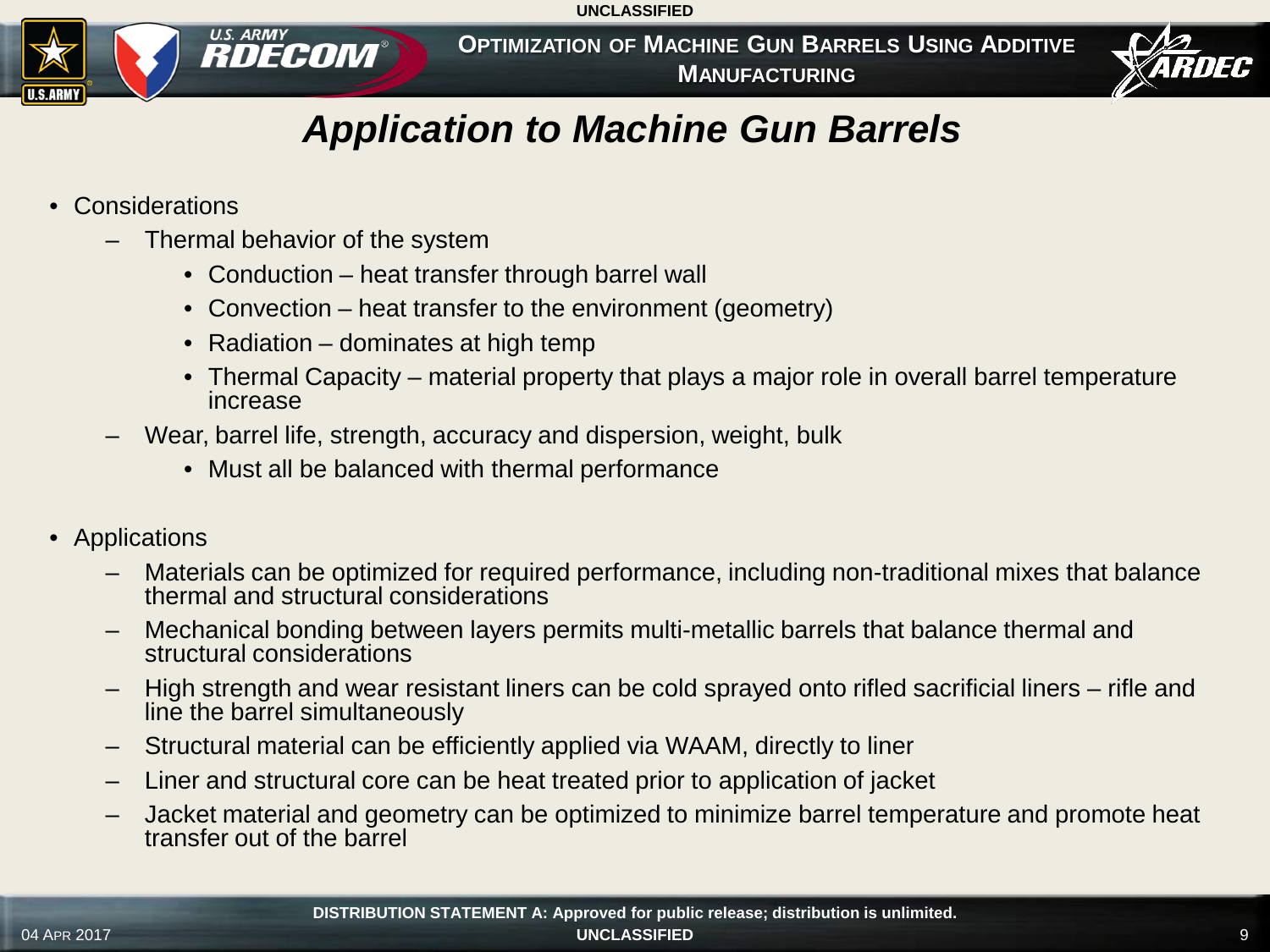

**OPTIMIZATION OF MACHINE GUN BARRELS USING ADDITIVE MANUFACTURING**



#### *Modeling and Simulation*

#### • **Structural Simulations**

- Performed in LS-DYNA
- Focused primarily on thickness of structural core
- Results showed that the compressive stresses that dominate the response at the bore surface, primarily at the chamber and throat location, quickly subside as location moves radially
- Liner primarily supports the compressive stresses, and the structural core primarily supports the hoop stress

#### • **Thermal Simulations**

- Multiple layered barrel configurations were simulated in Fluent CFD software
- Focus was optimization of material properties to reduce barrel temperature
- Results showed:
	- Thermal conductivity of the materials played little role in reducing temperature
	- Heat capacity of the materials and overall thermal mass play a larger role in the overall net gain in barrel temperature
	- Convection to outside environment drives cooling rate at lower temperatures
	- Radiation drives cooling at higher temperatures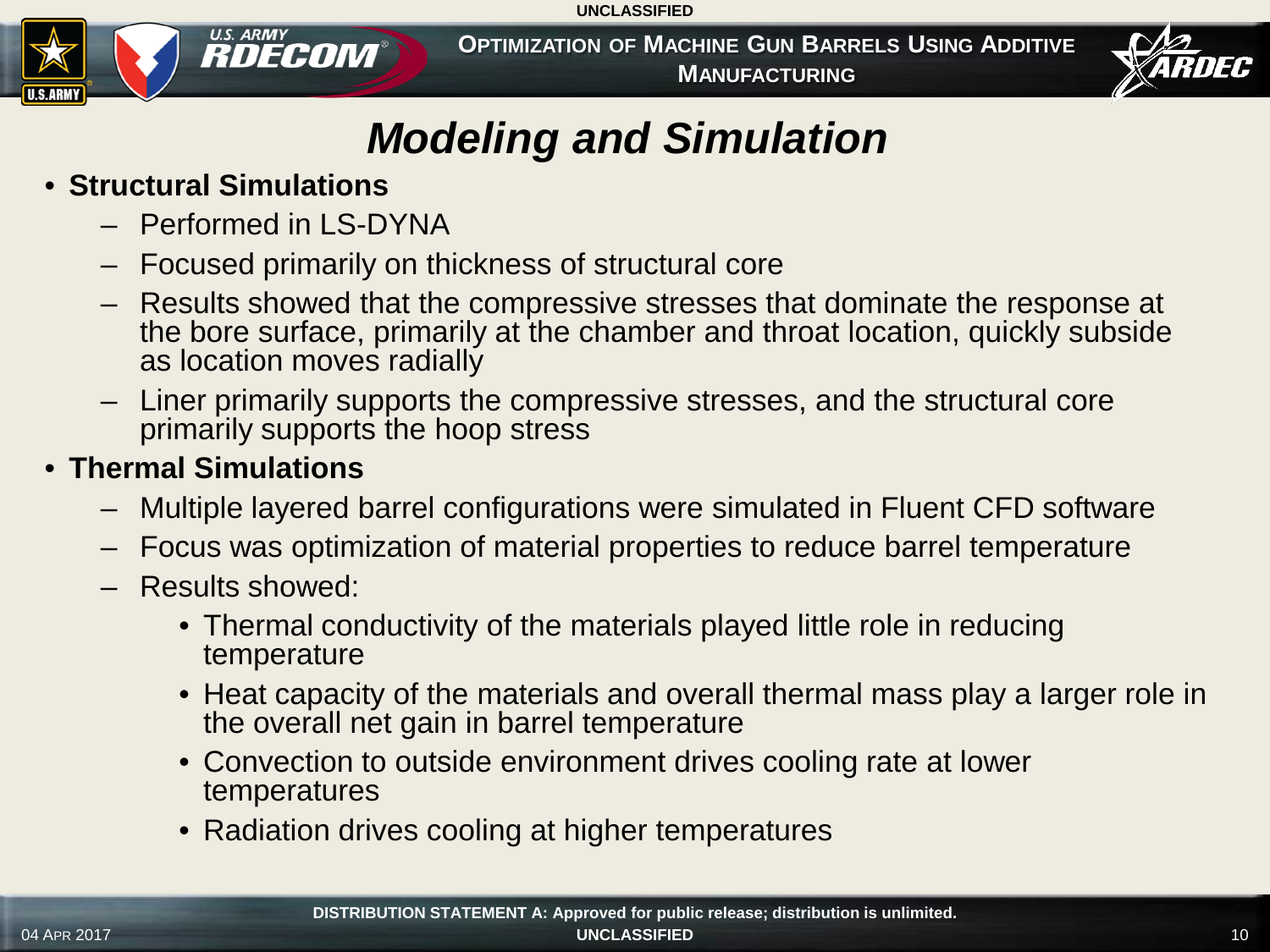

**OPTIMIZATION OF MACHINE GUN BARRELS USING ADDITIVE MANUFACTURING**



### *Structural Models*

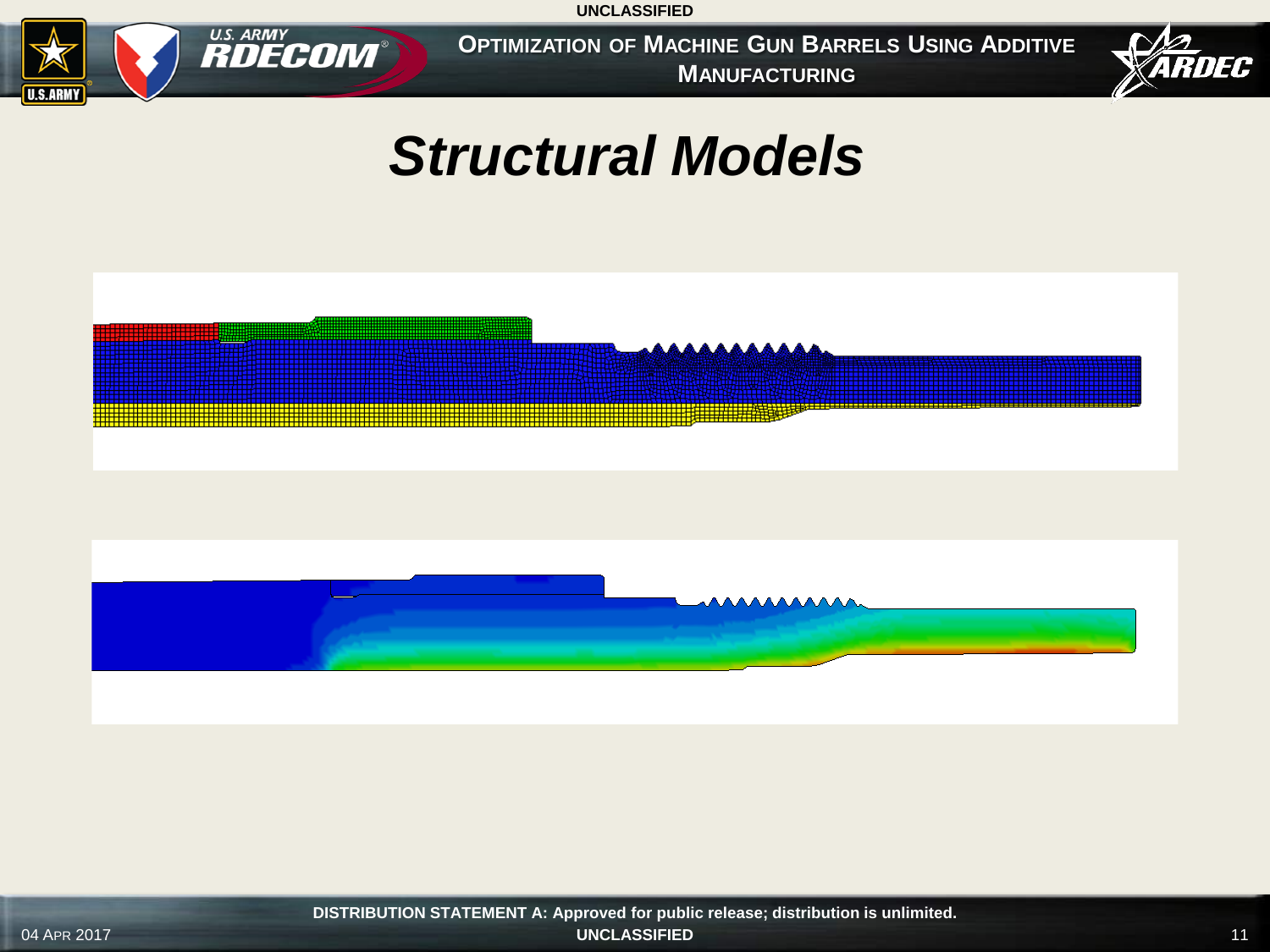

**OPTIMIZATION OF MACHINE GUN BARRELS USING ADDITIVE MANUFACTURING**



### *Thermal Models*

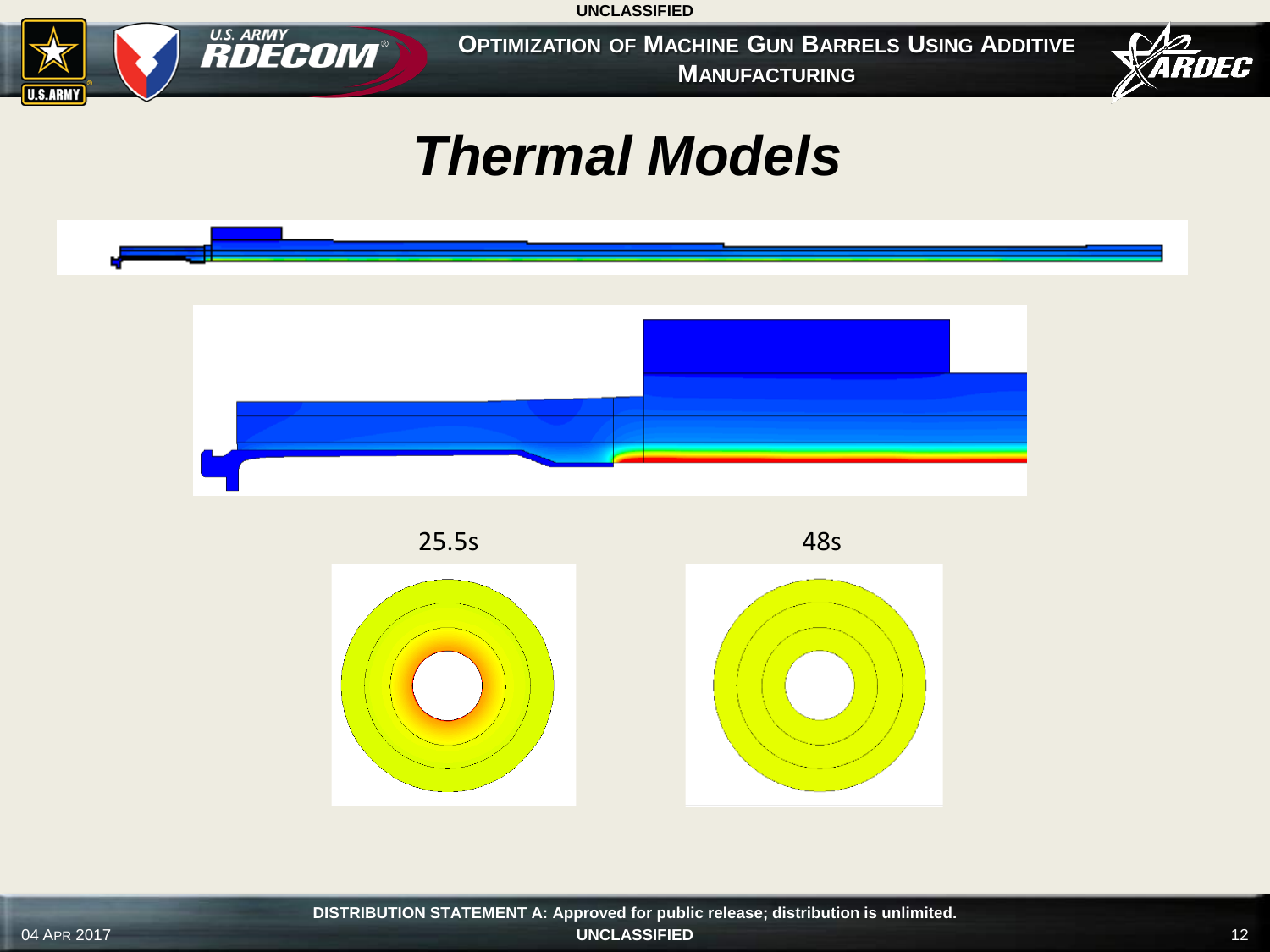

**OPTIMIZATION OF MACHINE GUN BARRELS USING ADDITIVE MANUFACTURING**



### *Barrel Design Considerations*

- Cobalt Superalloy Liner we know these are good with respect to wear, also play some role in minimizing heat into the barrel
- High Strength Core minimize the thickness and weight of core
- High Heat Capacity Jacket maximize volume/mass
	- Reduces overall temperature increase per unit of heat into the barrel
- Optimize outer profile of barrel for increased convection
- Combination of these design attributes have the best overall chance in reducing or eliminating the need for spare barrel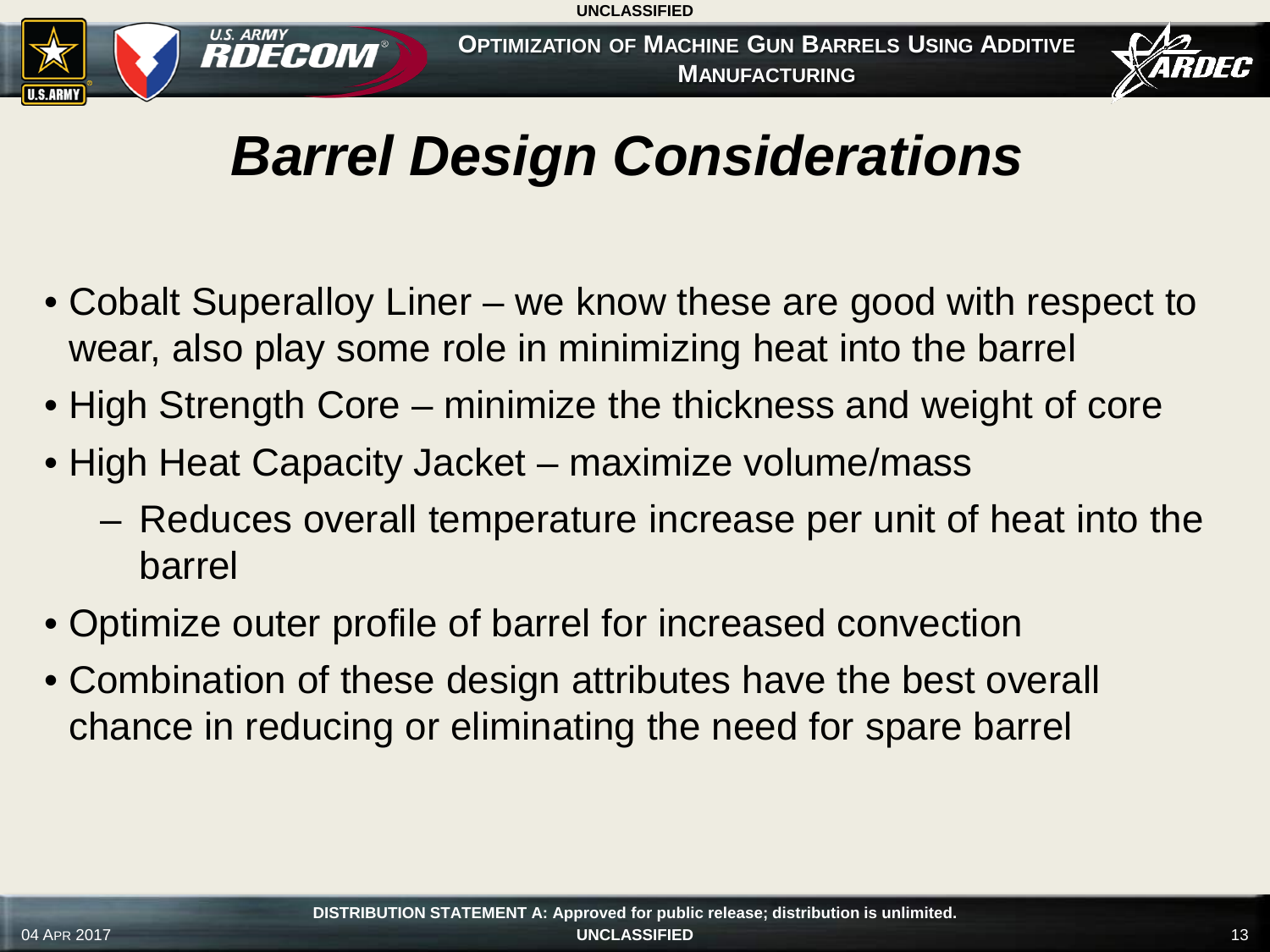**OPTIMIZATION OF MACHINE GUN BARRELS USING ADDITIVE MANUFACTURING**



#### *Barrel Designs*

Three layer barrel designs

U.S. ARMY **RDECOM** 

1. Liner

**U.S.AR** 

- Cobalt superalloy (Cold Spray)
- 2. Structural Core
	- High strength steel (WAAM)
- 3. Jacket
	- 3 different options to optimize thermal performance (Cold Spray)
- Manufacturing of liner is a key technology component
	- Externally rifled mandrel is machined out of sacrificial material
	- Liner is cold sprayed directly onto mandrel
	- Mandrel is dissolved away

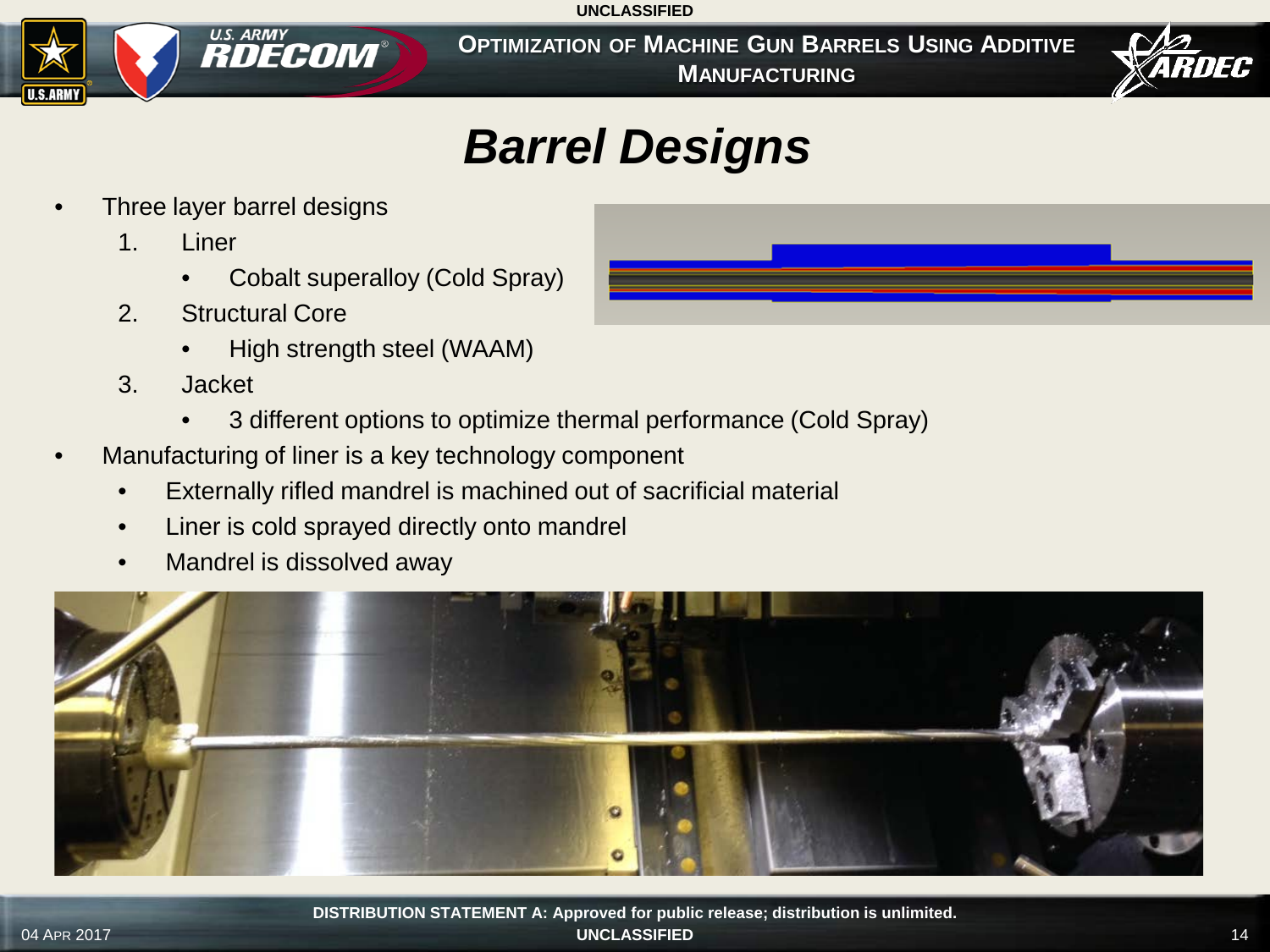

**OPTIMIZATION OF MACHINE GUN BARRELS USING ADDITIVE MANUFACTURING**



### *Planned Testing*

- Crawl Walk Run Approach
	- Crawl Characterize barrels
		- Does the liner have smooth enough surface?
		- Do the layers bond as intended?
		- Is there porosity?
		- Does the process produce sufficiently straight barrels?
	- Walk Single shots
		- Possibly start with downloaded rounds
		- Fire single shots with fully loaded rounds
	- Run Burst and aggressive firing
		- Sustained Rate
		- Rapid Rate
		- Possible cook-off testing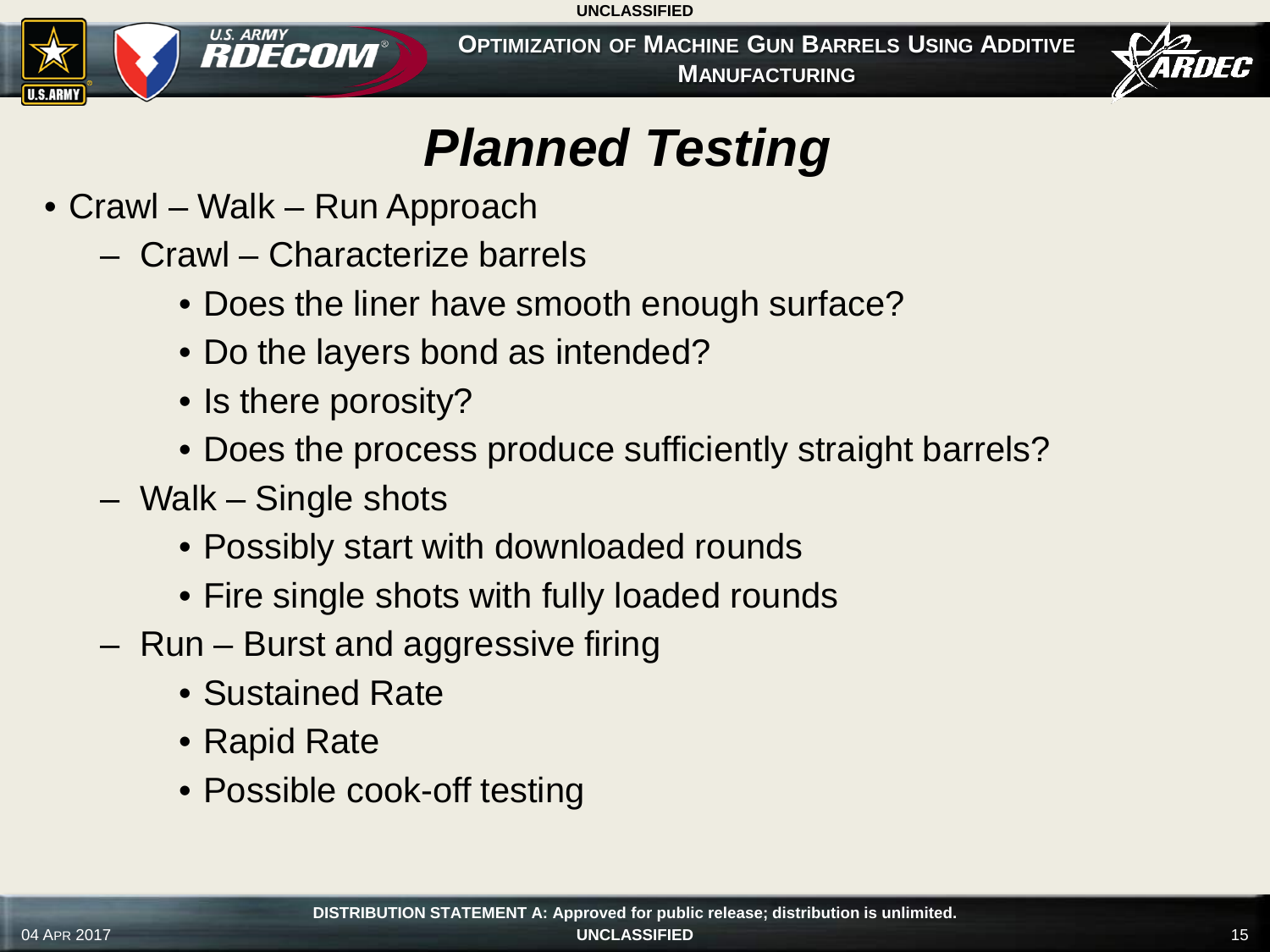

**OPTIMIZATION OF MACHINE GUN BARRELS USING ADDITIVE MANUFACTURING**



### *Path Forward*

- Lessons learned from this phase will define future phases
- Future phases to include further refinement of designs and manufacturing processes to optimize barrels
- Potential for long term testing and possible endurance testing
- Possible MANTECH opportunities to develop the specific manufacturing techniques